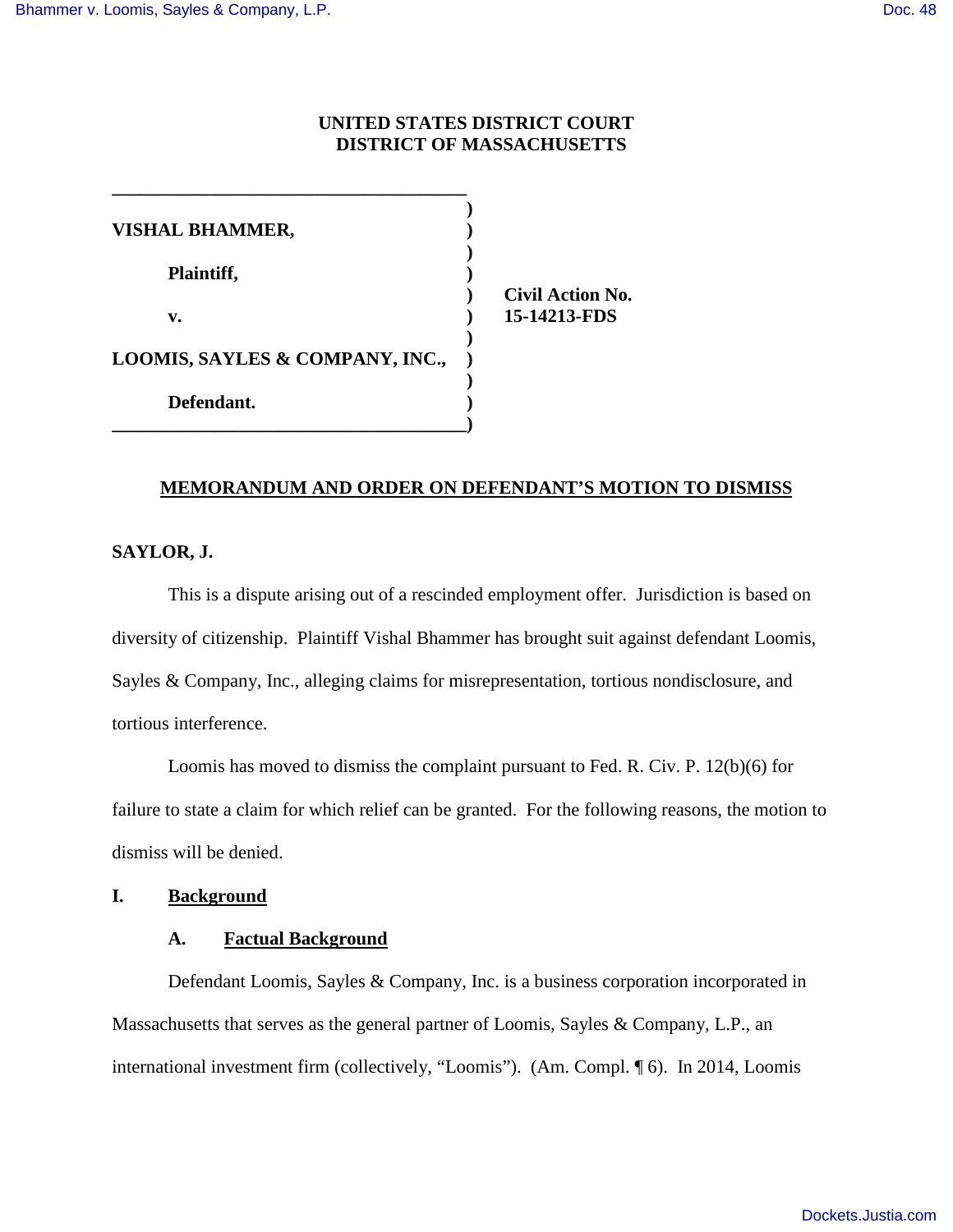began preparations for the launch of a new hedge fund that it referred to as "Angleton Capital" (the "Angleton Fund"). (*Id.* ¶ 7). Loomis envisioned that the Angleton Fund would "have a heavy presence in Singapore," and would focus its investment "primarily in the Asian-Pacific markets." (*Id.* ¶ 8). Loomis hired a money manager named Michael McDonough to lead the fund and serve as its Chief Investment Officer. (*Id.* ¶¶ 9-10).

 In January 2015, Loomis began recruiting plaintiff Vishal Bhammer to join the Angleton Fund. (*Id.* ¶ 11). At that time, Bhammer was employed by Macquarie, a global financial services firm located in Hong Kong, where Bhammer lived with his family. (*Id.*). The complaint alleges that Bhammer's recruitment was led by McDonough, and that Loomis was aware that he lived in Hong Kong with his wife and his two young children. (*Id.* ¶ 13). According to the complaint, "Loomis Sayles sought to convince [Bhammer] that the Angleton Fund presented an employment opportunity that warranted resigning from his position with Macquarie and relocating his family to Singapore." (*Id.* ¶ 14).

 Bhammer's recruitment began with a Skype conference on January 28, 2015. (*Id.* ¶ 16). The complaint alleges that during that conference, McDonough "represented to [Bhammer] that the Angleton Fund had an appropriate and well-defined investment process, strategy, and philosophy." (*Id.*). Shortly thereafter, "McDonough provided [Bhammer] a PowerPoint presentation that confirmed and elaborated on the investment process, strategy, and philosophy that McDonough had described." (*Id.* ¶ 18).

On February 6, 2015, Bhammer participated in a second Skype call, this time with Peter Marber, Loomis's Head of Emerging Markets Investments and the putative CEO of the Angleton Fund. (*Id.*  $\P$  10, 20). Marber "confirmed the representations that had been made by McDonough," and represented that Loomis Sayles "was committed to providing the Angleton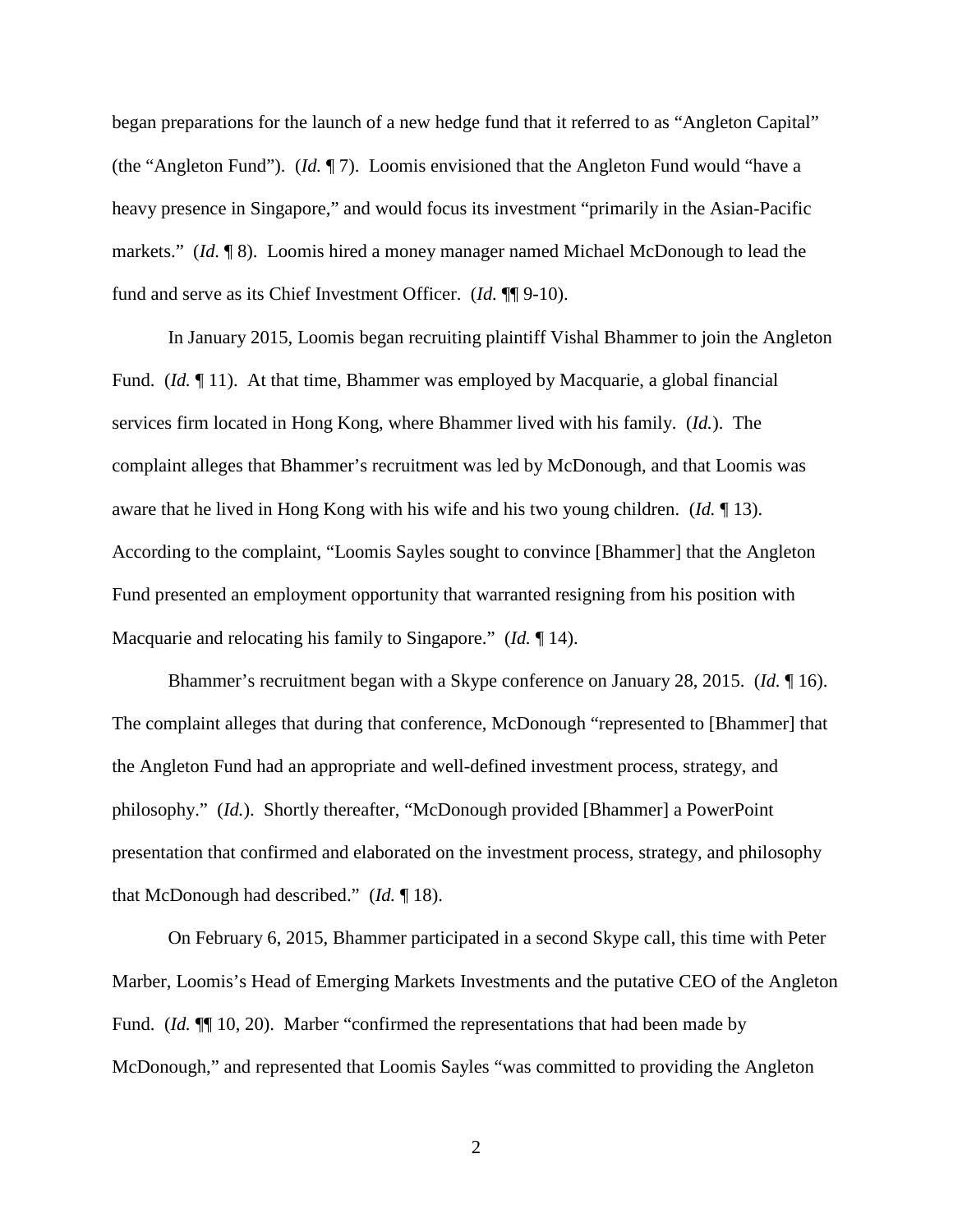Fund with the time and resources needed for success." (*Id.*).

 On March 26, 2015, Bhammer met with McDonough in Hong Kong. (*Id.* ¶ 22). The complaint alleges that McDonough told him that the fund was "progressing in accordance with the investment process, strategy and philosophy that they had discussed in January." (*Id.*). "McDonough further represented that Loomis Sayles was proceeding slowly and carefully with the Angleton Fund to ensure its successful launch." (*Id.*). On March 31, 2015, Bhammer met with Jeff Dorr, another analyst who had been recently hired by Loomis to work on the Angleton Fund. *(Id.* 123). According to the complaint, Dorr also confirmed that Loomis was proceeding "slowly and carefully" to ensure the successful launch of the fund. (*Id.*).

 On April 15, 2015, Bhammer met again with Marber; the complaint alleges that, as in previous meetings, Marber represented that the fund was "progressing in accordance with the investment process, strategy and philosophy" that had been shown to Bhammer in January, and that Loomis continued to proceed "slowly and carefully" towards the Angleton Fund launch. (*Id.*  ¶ 24). Two days later, on April 17, Bhammer participated in a phone conference with John Russell, Senior Counsel and Head of Human Resources for Loomis. (*Id.* ¶ 25). The complaint alleges that Bhammer stated his belief that success in the Asian-Pacific market required "commitment over a long period of time" and asked Russell if Loomis was committed to the fund for the long-term. (*Id.*). Russell "represented that Loomis Sayles was familiar with the challenges posed by the Asian-Pacific market," and that Loomis was making a long-term commitment with the Angleton Fund. (*Id.*).

 On May 1, 2015, Bhammer accepted an offer from Loomis to join the Angleton Fund as a Senior Analyst. (*Id.* ¶ 26). On May 13, 2015, Bhammer informed Loomis's human resources department that he would delay giving notice to Macquarie until his background check was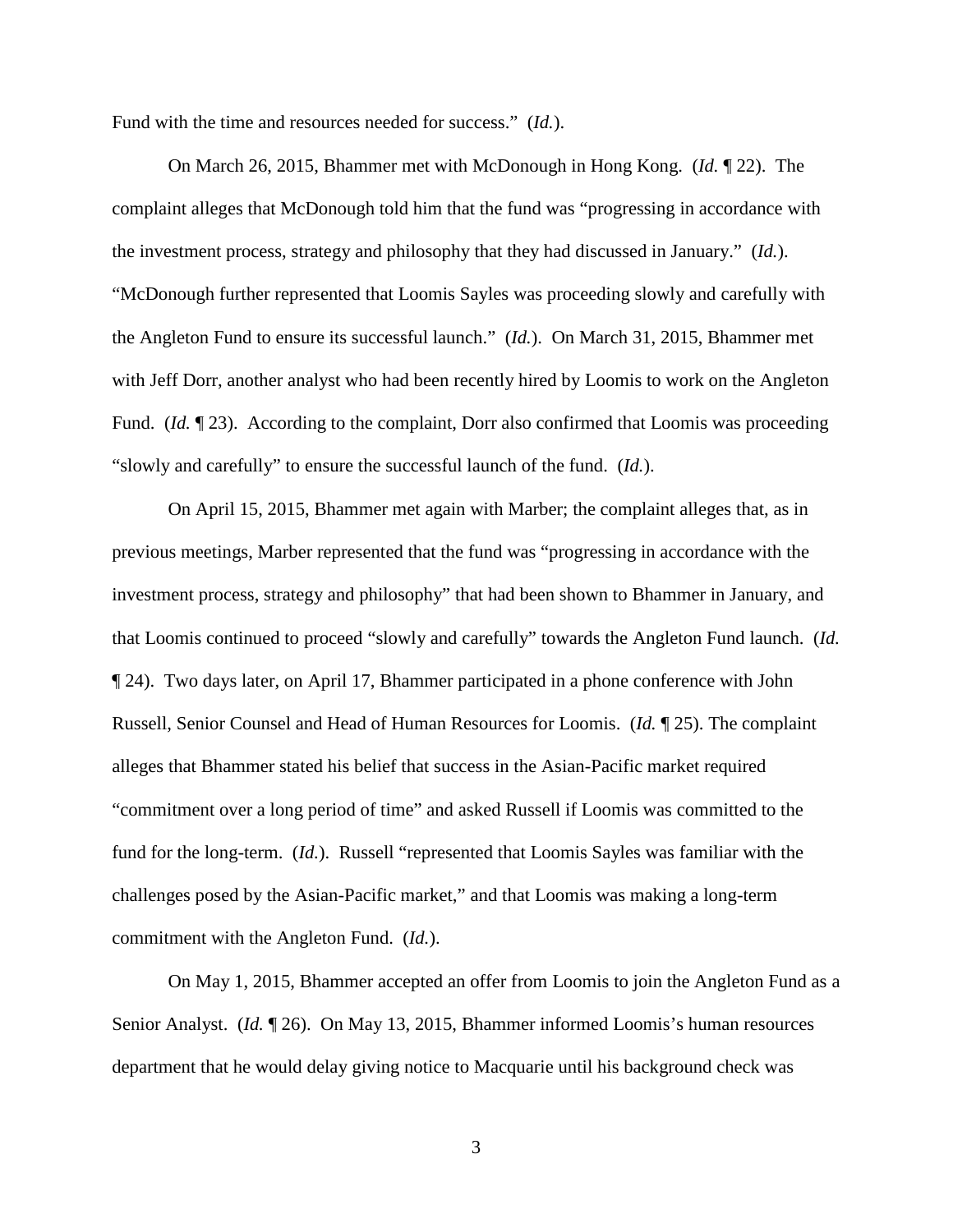completed. (*Id.* ¶ 27). On June 2 and 3, 2015, Loomis informed Bhammer that his background check was complete, "that there was no reason for [Bhammer] to delay giving notice of his resignation to Macquarie," and that he "should do so as a soon as possible." (*Id.*). The complaint alleges Bhammer gave his resignation to Macquarie on June 3, 2015, in reliance on those representations. (*Id.* ¶ 29).

 On June 6, 2015, Russell told Bhammer there was "no reason" to delay taking any of the actions necessary to prepare for relocating his family to Singapore. (*Id.* ¶ 31). Between that date and July 5, 2015, the complaint alleges that Loomis "continuously represented to [Bhammer] that its prior representations concerning the Angleton Fund remained true and accurate, and that Loomis Sayles was unaware of any facts that would raise doubt as to the truth" of those representations. (*Id.* ¶ 32). For example, on June 9, McDonough e-mailed Bhammer to confirm that his employment would begin on July 20, 2015. (*Id.* ¶ 33). On June 11, McDonough provided a second PowerPoint presentation, which the complaint alleges confirmed that "the Angleton Fund was pursuing the same investment process, strategy and philosophy that had been discussed in January." (*Id.*). On June 24, Ivy Koch, a Loomis Vice President, e-mailed Bhammer to confirm that he would be required to be in Boston from July 27, 2015 through the first week of September, and "further advised [Bhammer] that '[t]here is not a need for you to extend your current lease' in Hong Kong." (*Id.*).

 Bhammer's resignation from Macquarie became effective on July 5, 2015. (*Id.* ¶ 34). On July 16, 2015, however, Loomis "suddenly disclosed to [Bhammer] that it had decided to abandon the Angleton Fund and, consequently, that [his] job no longer existed." (*Id.* ¶ 35). The complaint alleges that Loomis gave two reasons for its decision. First, Loomis claimed it "lacked the necessary systems to execute the Angleton Fund's strategy." (*Id.*). Second, Loomis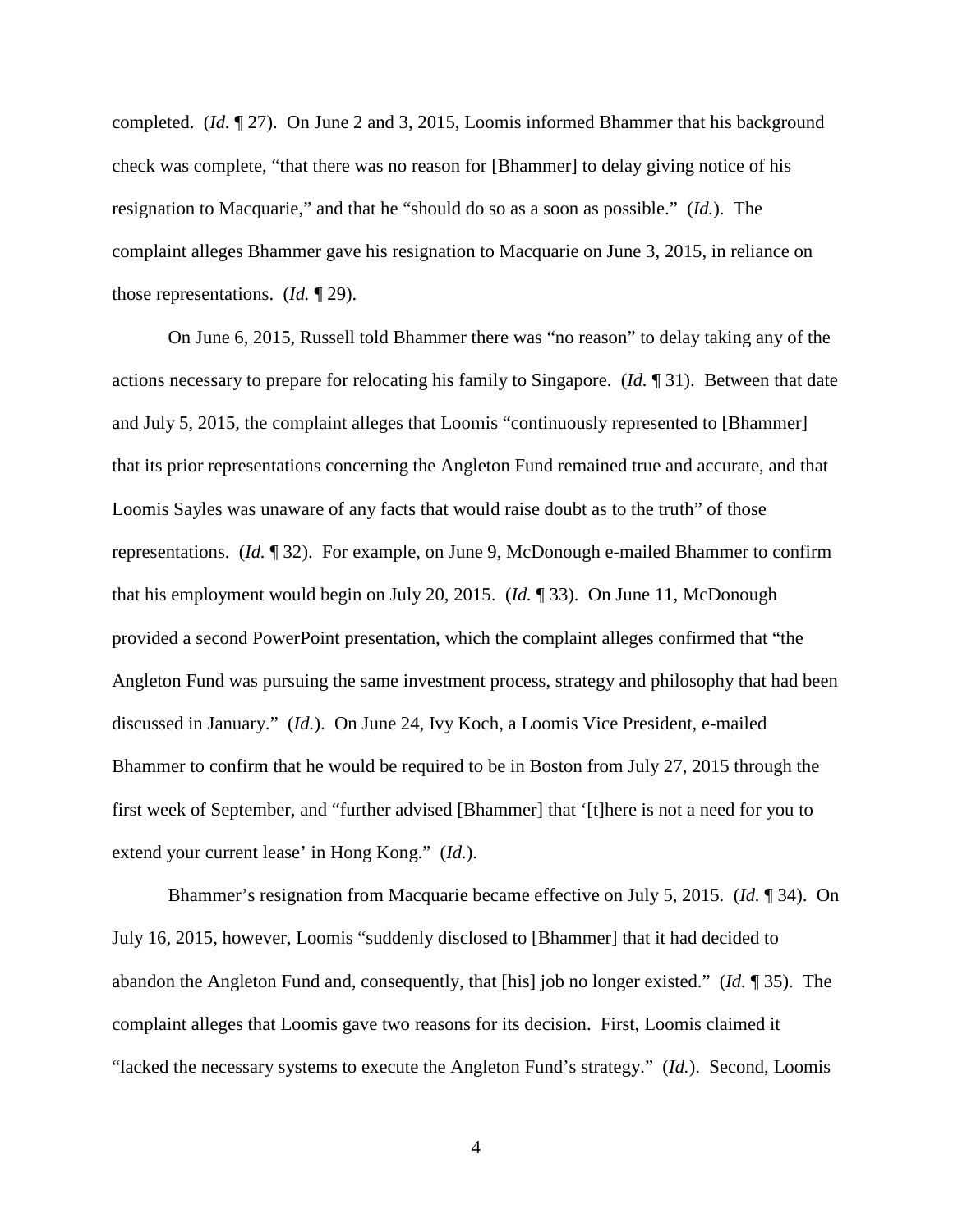stated that it "did not otherwise approve of the Angleton Fund's strategy." (*Id.*). The complaint further alleges that, approximately one month later, Loomis gave Bhammer a written explanation:

[A] recent assessment of the fund's investment process, philosophy and performance led the CIO and others to conclude that the fund could not succeed without significant investments of time and resources to refine and develop the strategy to match Loomis Sayles' expectations. Loomis management assessed these factors and determined that the likelihood of Angleton successfully creating a differentiated product that met the firm's risk/return standards and attracted a reasonable asset base was too low.

## (*Id.* ¶ 36).

The complaint alleges that prior to July 16, 2015, when Loomis informed Bhammer that his job no longer existed, at no time had Loomis "disclose[d] to [Bhammer] that the Angleton Fund lacked an appropriate and well-defined investment process, strategy and philosophy." (*Id.*  ¶ 37). Further, the complaint alleges that Loomis never informed Bhammer that it "was considering abandoning the Angleton Fund," that it "was aware of facts that might cause Loomis Sayles to consider abandoning the Angleton Fund," or that it was "aware of facts that would raise a doubt as to whether [Bhammer] should resign from Macquarie or otherwise take action in preparation for his promised employment with Loomis Sayles." (*Id.* ¶¶ 38-40).

#### **B. Procedural Background**

Bhammer filed an original complaint in this action on December 23, 2015. The complaint alleges claims for (1) misrepresentation, (2) tortious nondisclosure, and (3) tortious interference. On February 9, 2016, Loomis filed a motion to dismiss all counts pursuant to Rule 12(b)(6). On June 22, 2016, Bhammer filed an assented-to amended complaint for the limited purpose of clarifying the proper defendant in this action and the Court's basis for subject-matter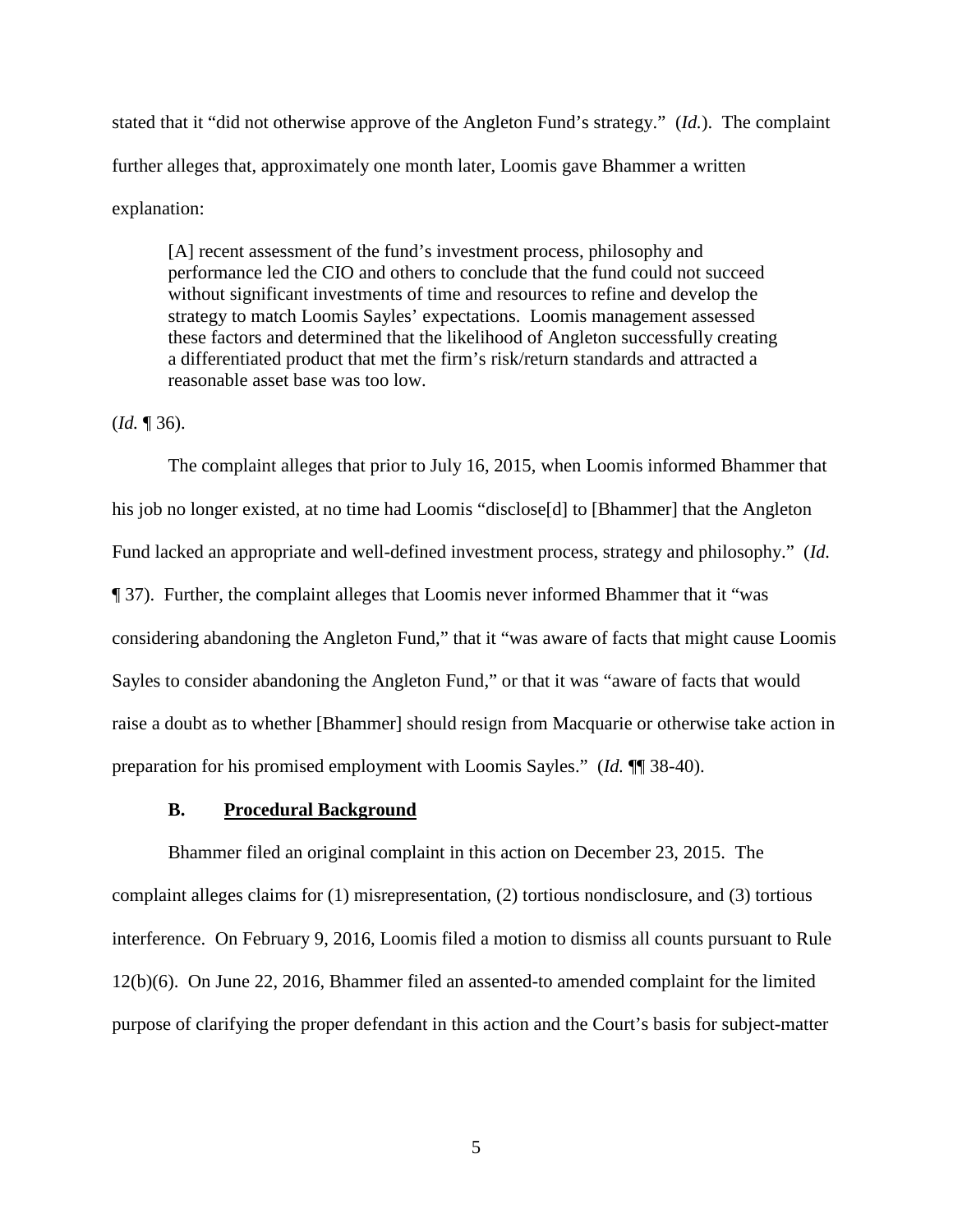jurisdiction. Because the amended complaint made no other substantive changes, the Court deemed Loomis's motion to dismiss renewed.

## **II. Legal Standard**

On a motion to dismiss, the Court "must assume the truth of all well-plead[ed] facts and give . . . plaintiff the benefit of all reasonable inferences therefrom." *Ruiz v. Bally Total Fitness Holding Corp.*, 496 F.3d 1, 5 (1st Cir. 2007) (citing *Rogan v. Menino*, 175 F.3d 75, 77 (1st Cir. 1999)). To survive a motion to dismiss, the complaint must state a claim that is plausible on its face. *Bell Atl. Corp. v. Twombly*, 550 U.S. 544, 570 (2007). That is, "[f]actual allegations must be enough to raise a right to relief above the speculative level, . . . on the assumption that all the allegations in the complaint are true (even if doubtful in fact)." *Id.* at 555 (citations omitted). "The plausibility standard is not akin to a 'probability requirement,' but it asks for more than a sheer possibility that a defendant has acted unlawfully." *Ashcroft v. Iqbal*, 556 U.S. 662, 678 (2009) (quoting *Twombly*, 550 U.S. at 556). Dismissal is appropriate if the facts as alleged do not "possess enough heft to show that plaintiff is entitled to relief." *Ruiz Rivera v. Pfizer Pharm., LLC*, 521 F.3d 76, 84 (1st Cir. 2008) (alterations omitted) (internal quotation marks omitted).

#### **III. Misrepresentation (Count One)**

 Count One of the complaint alleges a claim for "misrepresentation." Loomis offers three contentions in favor of dismissal: that the complaint fails to meet the requirement for pleading fraud with particularity of Fed. R. Civ. P. 9(b); that the complaint fails to allege actionable statements of fact; and that the complaint fails to allege that the statements were false when made, or that Loomis knew they were false when made. Bhammer asserts in his briefing that Count One brings a claim for both intentional and negligent misrepresentation.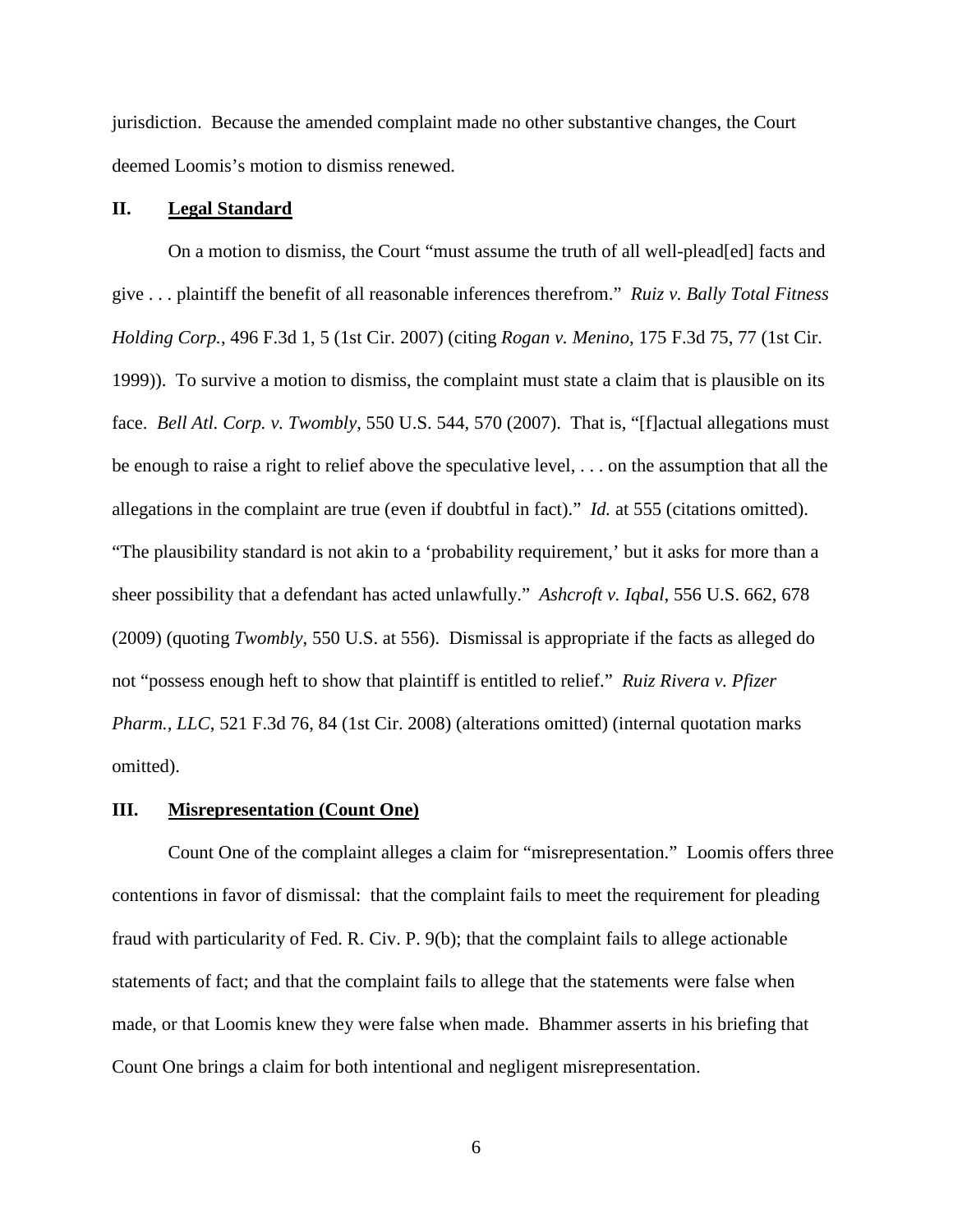#### **A. Intentional Misrepresentation**

To establish intentional (or fraudulent) misrepresentation, Bhammer must show that Loomis "[1] 'made a false representation of a material fact [2] with knowledge of its falsity [3] for the purpose of inducing [him] to act thereon, and [4] that [he] reasonably relied upon the representation as true and acted upon it [5] to his damage." *Eureka Broadband Corp. v. Wentworth Leasing Corp.*, 400 F.3d 62, 68 (1st Cir. 2005) (quoting *Russell v. Cooley Dickinson Hosp., Inc.*, 437 Mass. 443, 458 (2002)).

Under Fed. R. Civ. P. 9(b), for claims "alleging fraud or mistake, a party must state with particularity the circumstances constituting fraud or mistake. Malice, intent, knowledge, and other conditions of a person's mind may be alleged generally." Rule 9(b) requires that a complaint to state the time, place, and content of the alleged false or fraudulent representations to state a claim for fraud. *Doyle v. Hasbro, Inc.*, 103 F.3d 186, 194 (1st Cir. 1996).

Loomis contends that Bhammer has not met the Rule 9(b) standard because the complaint fails to allege with specificity the content of the alleged misrepresentations involved. That argument, however, can be quickly rejected. Among other things, for example, the complaint alleges that Loomis, through its various agents, represented to Bhammer that the Angleton Fund had "an appropriate and well-defined investment process, strategy and philosophy," Am. Compl. ¶ 16, that Loomis had "reviewed" that process, strategy, and philosophy, *id. ¶* 17, and that the fund "met the criterion used by Loomis Sayles in determining whether to launch a new fund." *Id.* The complaint further alleges that Loomis told Bhammer it was "committed" to the fund, *id.*  ¶ 20, and that it was proceeding "slowly and carefully" with the fund to ensure its success, *id.*  ¶ 22. Finally, the complaint alleges that Loomis told Bhammer that there was "no reason" for him to delay in taking steps to leave his job with Macquarie and move his family to Singapore.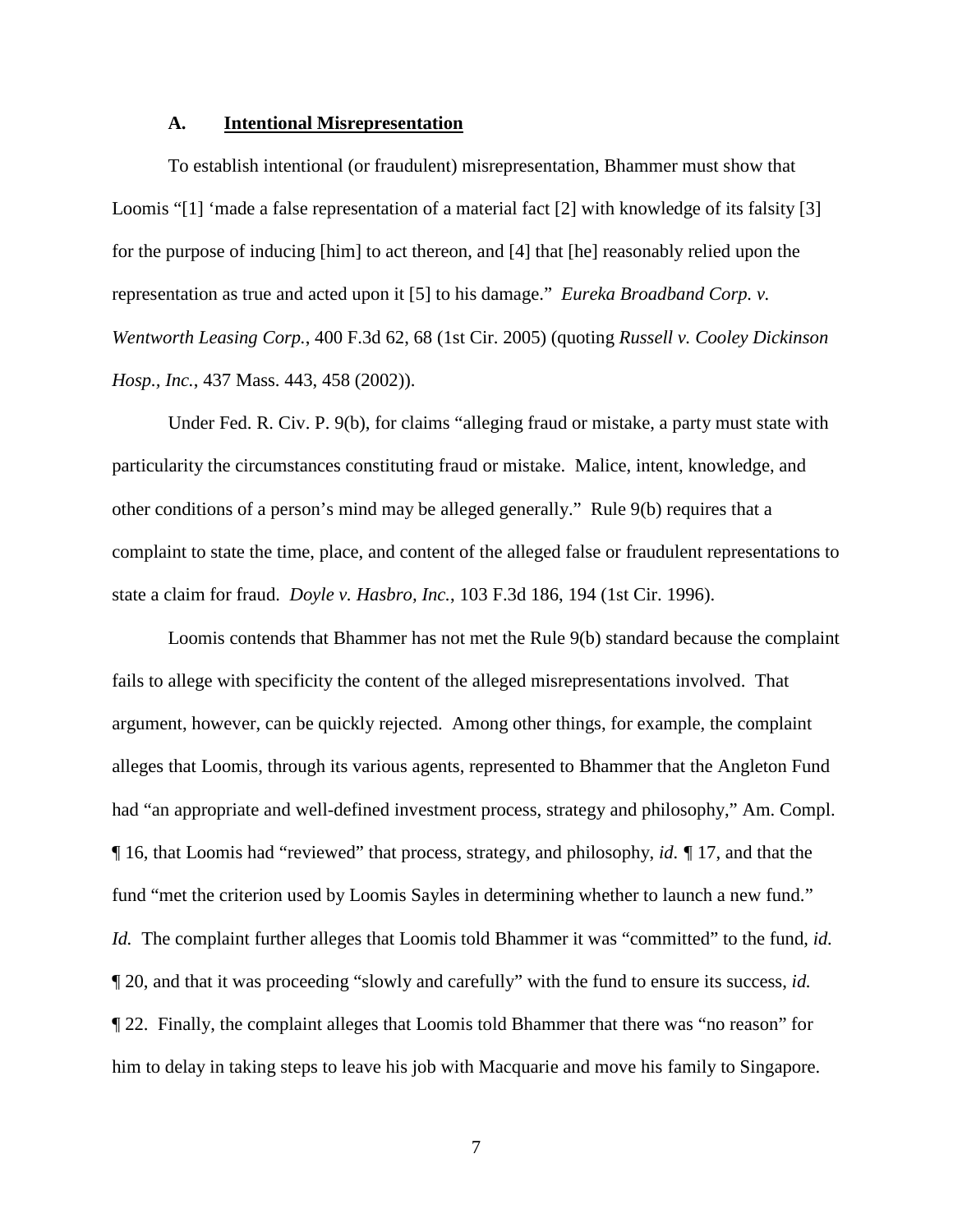*Id.*  $\P$  28, 31. Those allegations provide the relevant content of the alleged misrepresentations and are sufficient to meet the particularity requirements of Rule 9(b).

Loomis next contends that the statements on which Bhammer's claim relies are not actionable statements of fact. In order to support a claim for misrepresentation, a statement must not be "merely a matter of opinion, estimate, or judgment." *Russell*, 437 Mass. at 458 (internal quotations omitted).

The distinction between fact and opinion is often blurry. "In construing what is the true meaning of the language used, it is often necessary to consider the subject matter, the relationship of the parties, the opportunity afforded for investigation and reliance, and the attendant circumstances." *John A. Frye Shoe Co. v. Williams*, 312 Mass. 656, 665 (1942). Furthermore, "[e]ven a statement that in form is one of opinion 'may constitute a statement of fact if it may reasonably be understood by the recipient as implying that there are facts to justify the opinion or at least that there are no facts that are incompatible with it.'" *Cummings v. HPG Int'l, Inc.*, 244 F.3d 16, 22 (1st Cir. 2001) (quoting *McEneaney v. Chestnut Hill Realty Corp.*, 38 Mass. App. Ct. 573, 575 (1995)). Thus, although McDonough's representation that the fund's investment strategy was "appropriate and well-defined" would seem to be a matter of opinion or judgment, those descriptors imply, at a minimum, the fact that Loomis held the *belief* that the strategy had those characteristics. The difference is slight, but it is relevant here where the complaint alleges that Loomis's purported reason for discontinuing the fund was because it did not approve of the strategy; in other words, that Loomis did not, in fact, believe the Angleton Fund's strategy was "appropriate."

Loomis similarly contends that the complaint relies on statements that are non-actionable statements of future plans; for example, Bhammer's assertion that Loomis represented that it was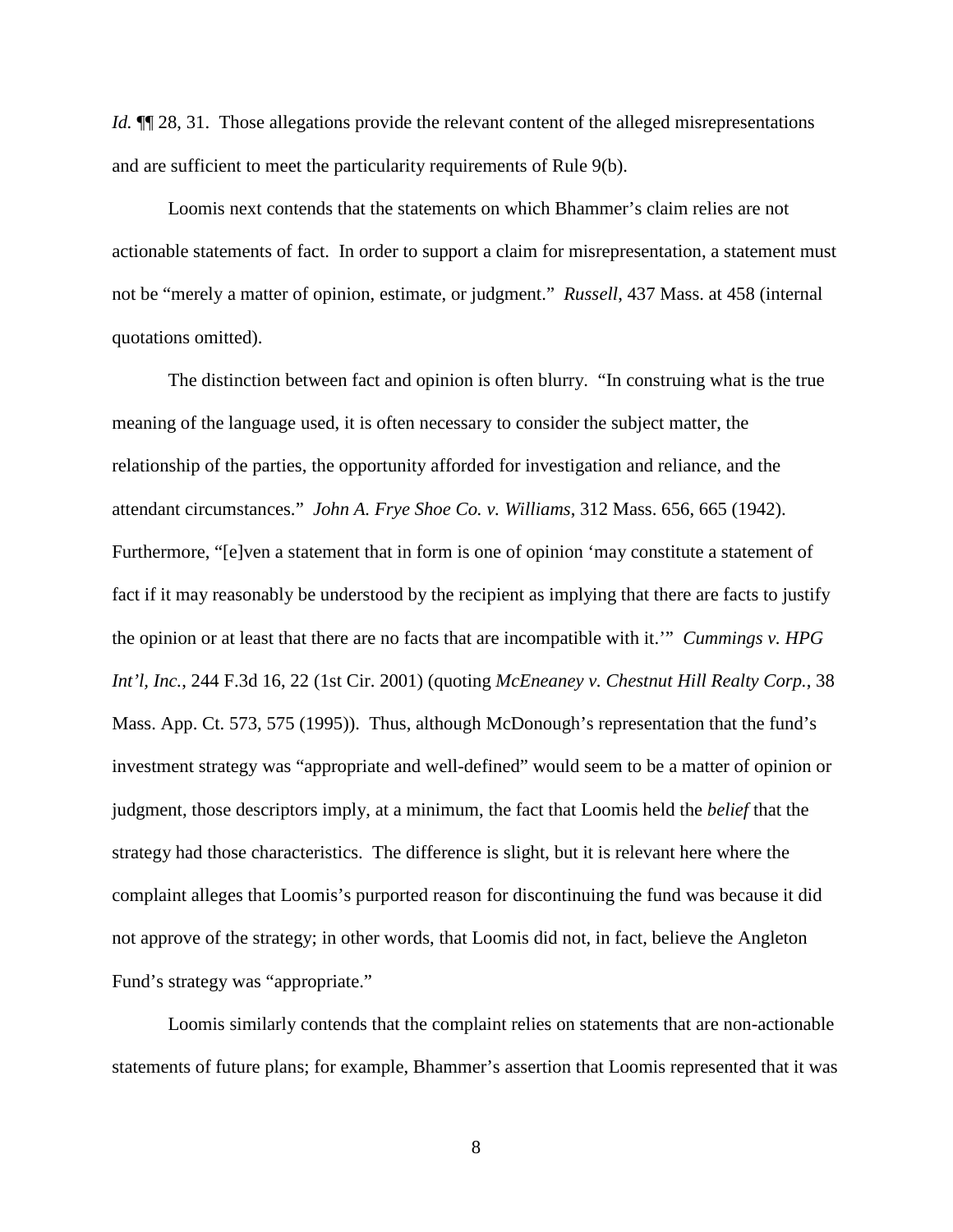"committed" to the Angleton Fund for the "long term." However, it is possible to assert a claim based on a statement of future intention if that statement was false when it was made; "'statements of present intention as to future conduct may be the basis for a fraud action if ... the statements misrepresent the actual intention of the speaker and were relied upon by the recipient to his damage.'" *Kenda Corp., Inc. v. Pot O'Gold Money Leagues, Inc.*, 329 F.3d 216, 226 (1st Cir. 2003) (quoting *McEvoy Travel Bureau Inc. v. Norton Co.*, 408 Mass. 704 (1990)).

Finally, Loomis argues that the complaint fails to allege facts establishing that the statements Bhammer relied on were false, or that Loomis knew the statements were false when made. Both the fact of falsity and the speaker's knowledge of falsity are assessed as of the time the statement was made. *See Cummings*, 244 F.3d at 23.

Here, the complaint adequately alleges facts and circumstances from which it can plausibly be inferred that Loomis's employees knew the statements were false at the time they were made. For example, throughout the course of Bhammer's recruitment, Loomis allegedly represented that the Angleton Fund had "an appropriate and well-defined investment process, strategy and philosophy," Am. Compl. ¶ 16, that Loomis had "reviewed" that process, strategy, and philosophy, *id. ¶* 17, and that the fund "met the criterion used by Loomis Sayles in determining whether to launch a new fund." *Id.* Those statements are directly contradicted by Loomis's alleged explanation in July 2015 that it was cancelling the fund's launch because it "did not otherwise approve of the Angleton Fund's strategy." *Id.* ¶ 35. In addition, Loomis's alleged frequent representations that it was "committed" to the fund, and that there was "no reason" for Bhammer to delay taking steps to leave Macquarie and Hong Kong are contradicted by Loomis's abandonment of the fund shortly thereafter. Thus, although there may well be other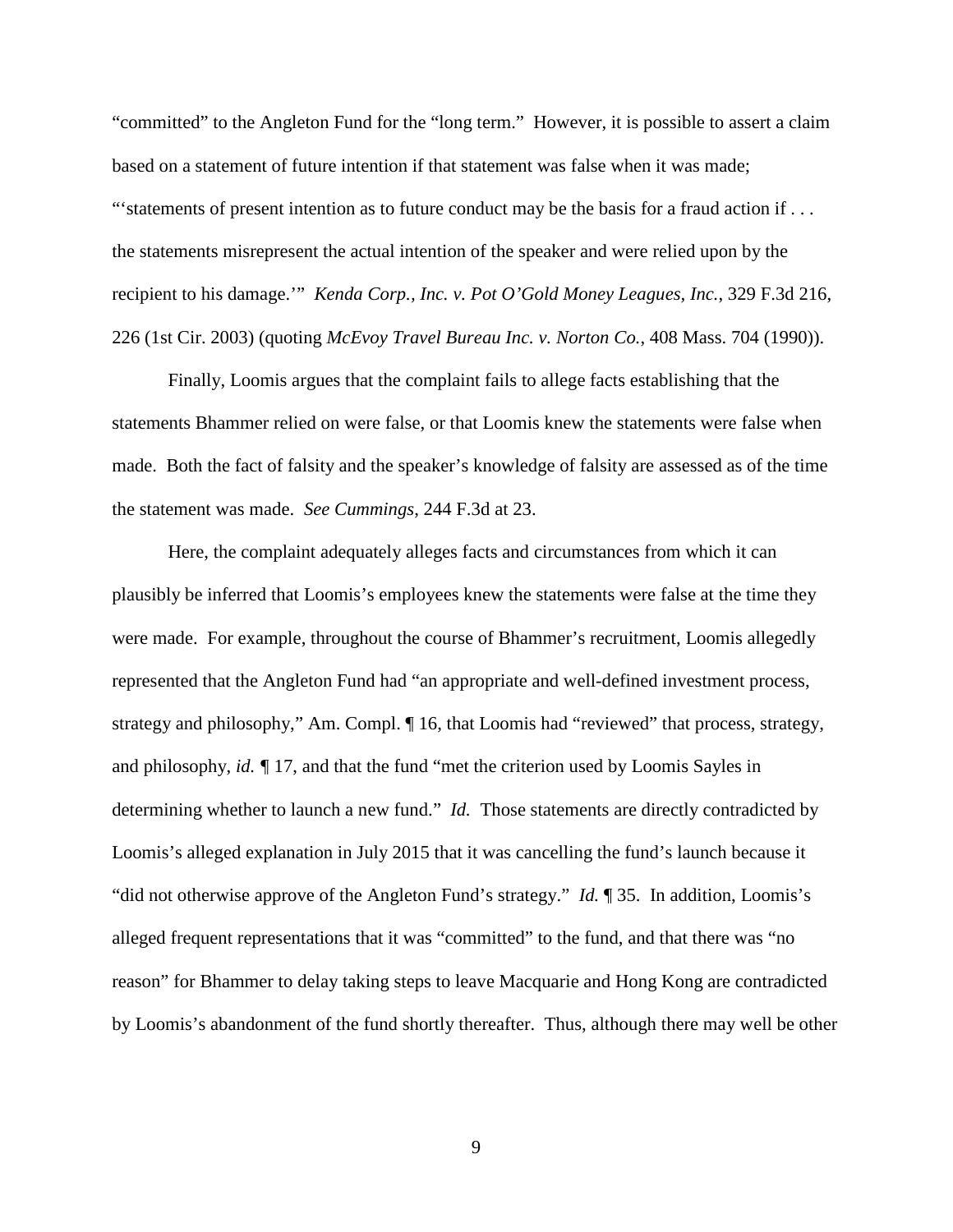plausible explanations for Loomis's conduct, the complaint adequately pleads that one such explanation is that the statements were, in fact, false at the time that they were made.

A related requirement for a claim of intentional misrepresentation is that of "knowledge of falsity" on the part of the speaker. *See Eureka Broadband*, 400 F.3d at 68. That requirement is satisfied if

the maker (a) knows or believes that the matter is not as he represents it to be, (b) does not have the confidence in the accuracy of his representation that he states or implies, or (c) knows that he does not have the basis for his representation that he states or implies.

*See Cummings*, 244 F.3d at 23 (citing Restatement (Second) of Torts § 526). The factual

allegations of a complaint must be viewed as a whole. *See Ocasio-Hernandez v. Fortuno-Beset*,

640 F.3d. 1, 14-15 (1st Cir. 2011). Although it is a close call, taken as a whole, the facts recited

in the complaint plausibly allege that the relevant speakers either knew that the matters on which

they spoke were false or were aware that they did not have a basis for those statements.

Accordingly, the complaint adequately alleges a claim for intentional misrepresentation.

## **B. Negligent Misrepresentation**

To prove the tort of negligent misrepresentation under Massachusetts law, a plaintiff

must establish that the defendant

(1) in the course of her business, or in a transaction in which she had a pecuniary interest, (2) supplied false information for the guidance of others (3) in their business transactions, (4) causing and resulting in pecuniary loss to those others (5) by their justifiable reliance on the information, and that she (6) failed to exercise reasonable care or competence in obtaining or communicating the information.

*DeWolfe v. Hingham Centre, Ltd.*, 464 Mass. 795, 799-800 (2013); *see also Cummings*, 244 F.3d

at 24 (citing, among others, the Restatement (Second) of Torts § 552(1) (1977)). For the reasons

described above, the complaint also alleges sufficient facts to state a claim for negligent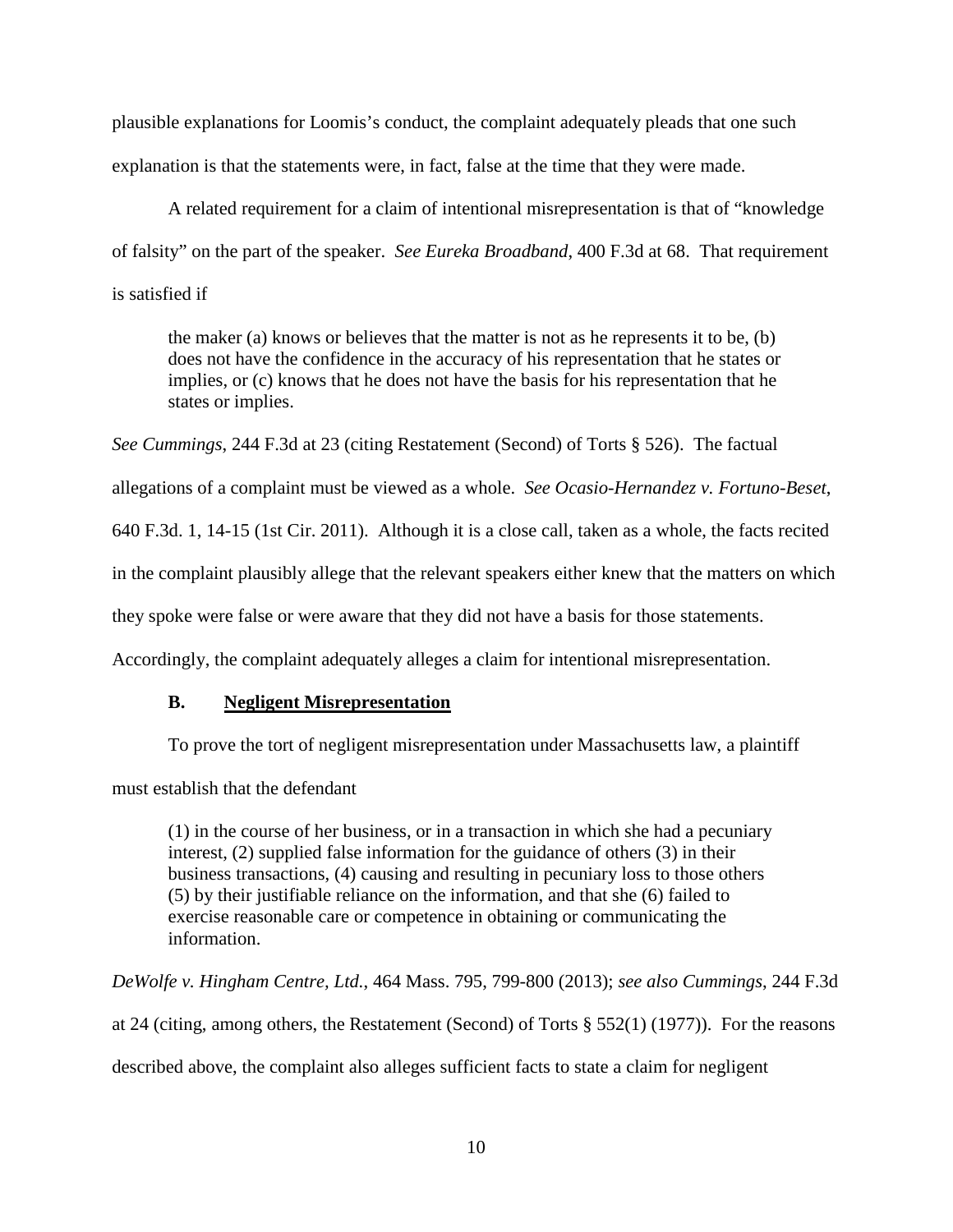misrepresentation. *See Cummings*, 244 F.3d at 24 ("Although courts sometimes analyze negligent misrepresentation claims and deceit claims together, the degree of culpability a plaintiff must prove to establish liability for negligent misrepresentation is different, and less demanding, than that to establish liability for deceit."). Loomis's motion to dismiss Count One will be denied.

### **IV. Tortious Nondisclosure (Count Two)**

 Count Two of the complaint alleges a claim for tortious nondisclosure. "[T]he tort of nondisclosure arises in a limited number of circumstances where there is a duty to disclose." *Knapp v. Neptune Towers Assocs.*, 72 Mass. App. Ct. 502, 507 (2008). Massachusetts courts follow the Restatement (Second) of Torts in determining whether a duty to disclose exists. *See, e.g.*, *id.*; *Stolzoff v. Waste Sys. Int'l, Inc.*, 58 Mass. App. Ct. 747, 763 (2003); *Wolf v. Prudential-Bache Sec., Inc.*, 41 Mass. App. Ct. 474, 476-77 (1996). Among other circumstances, the Restatement provides that

One party to a business transaction is under a duty to exercise reasonable care to disclose to the other before the transaction is consummated,

(a) matters known to him that the other is entitled to know because of a fiduciary or other similar relation of trust and confidence between them; and

(b) matters known to him that he knows to be necessary to prevent his partial or ambiguous statement of the facts from being misleading; and

(c) subsequently acquired information that he knows will make untrue or misleading a previous representation that when made was true or believed to be so;  $\dots$ .

Restatement (Second) of Torts § 551 (1977).

Here, at a minimum, the complaint plausibly describes circumstances in which Loomis

had a duty to disclose "matters . . . necessary to prevent [its] partial or ambiguous statement of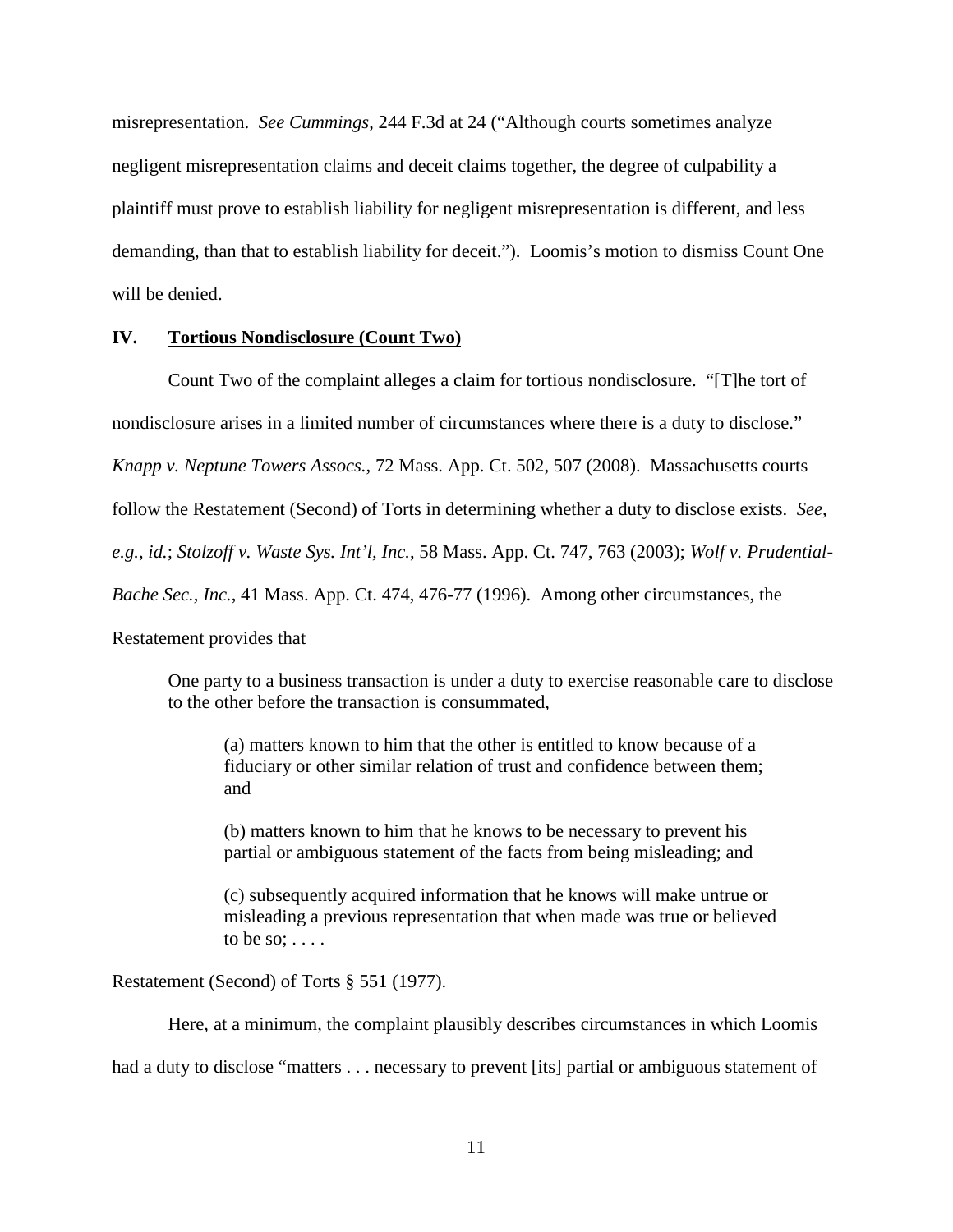facts from being misleading," or "subsequently acquired information that [it knew would] make untrue or misleading a previous representation that when made was true or believed to be so."

*Id.* Loomis's motion to dismiss Count Two will therefore be denied.

# **V. Tortious Interference (Count Three)**

 Count Three of the complaint alleges a claim for tortious interference. In order to state a claim for the tort of intentional interference with advantageous relations, a plaintiff must prove

(1) he had an advantageous relationship with a third party (e.g., a present or prospective contract or employment relationship); (2) the defendant knowingly induced a breaking of the relationship; (3) the defendant's interference with the relationship, in addition to being intentional, was improper in motive or means; and (4) the plaintiff was harmed by the defendant's actions.

*Blackstone v. Cashman*, 448 Mass. 255, 260 (2007); *see also Rando v. Leonard*, --- F.3d ---, 2016 WL 3361662, at \*3 (1st Cir. June 17, 2016); *Lashgari v. Zoll Med.*, 84 Mass. App. Ct. [1](#page-11-0)106, at  $*$  2 (2013).<sup>1</sup>

The primary dispute between the parties concerns whether the defendant's conduct must be directed at a third party, or whether a defendant may be liable for conduct directed at the plaintiff only. It is true that some Massachusetts cases have enunciated the second element of the tort as requiring that "the defendant knowingly induced *the employer* to break [the] relationship." *See, e.g.*, *Weber v. Community Teamwork, Inc.*, 434 Mass. 761, 781 (2001); *Shea v. Emmanuel Coll.*, 425 Mass. 761, 764 (1997). However, more recent Massachusetts cases to address the issue do not appear to include that requirement as an element of the tort. *See, e.g.*, *Blackstone*, 448 Mass. at 260; *Ayash v. Dana-Farber Cancer Inst.*, 443 Mass. 367, 394-95 (2005); *Harrison v. NetCentric Corp.*, 433 Mass. 465, 476-77 (2001).

<span id="page-11-0"></span><sup>-</sup><sup>1</sup> When interference with an actual contract is alleged, courts sometimes refer to the tort as "intentional" interference with contractual relations." *See, e.g.*, *Thomas v. Town of Salisbury*, 134 F. Supp. 3d 633, 652-53 (D. Mass. 2015).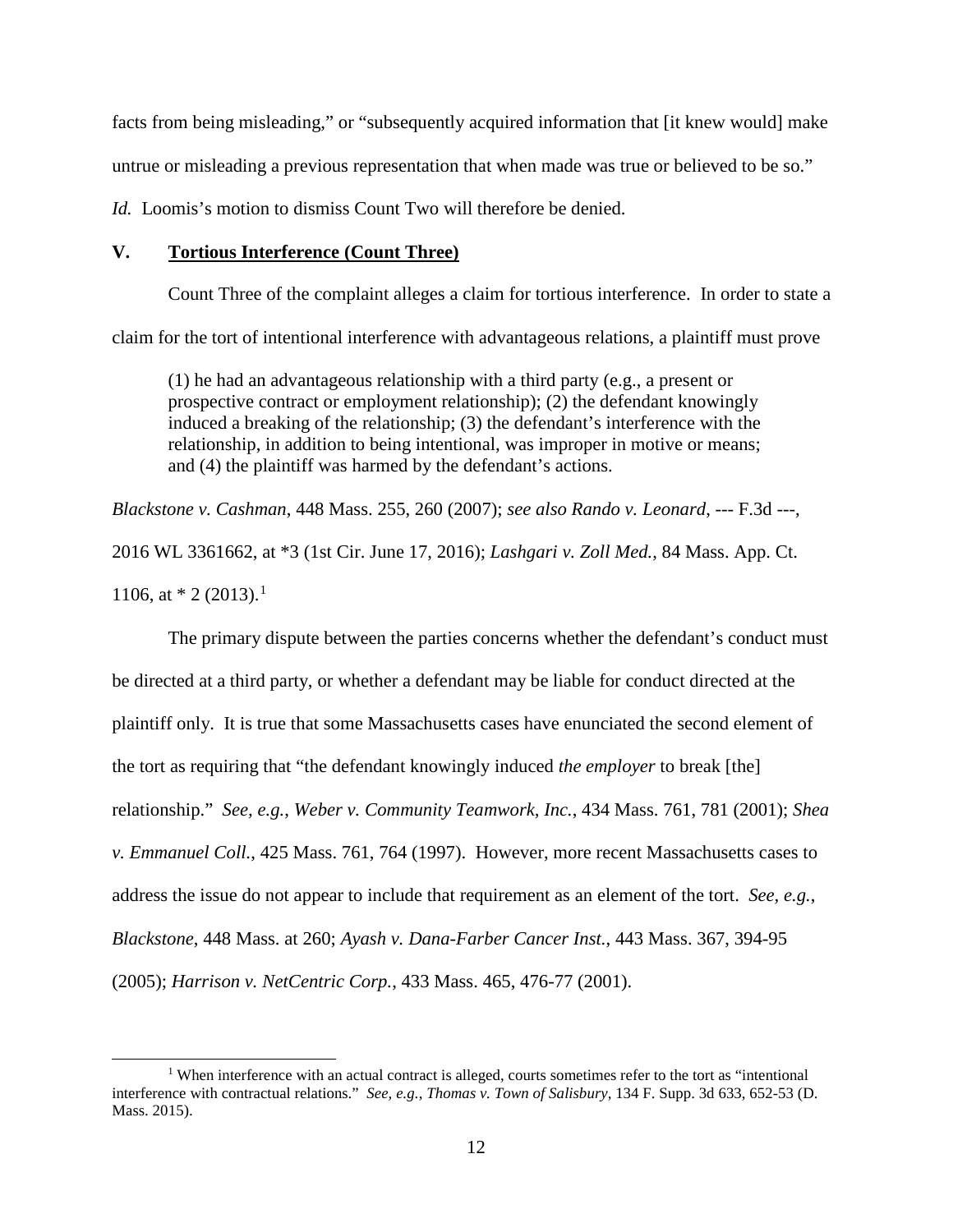The apparent answer to this discrepancy is found in *Shafir v. Steele*, 431 Mass. 365. In that case, the Massachusetts Supreme Judicial Court adopted Section 766A of the Restatement (Second) of Torts, which provides:

One who intentionally and improperly interferes with the performance of a contract (except a contract to marry) between another and a third person, by preventing the other from performing the contract or causing his performance to be more expensive or burdensome, is subject to liability to the other for the pecuniary loss resulting to him.

As the *Shafir* court noted, "the only difference between the torts described in § 766 . . . and § 766A is that, under § 766, the tortious conduct causes the third person not to perform, whereas § 766A involves interference preventing the plaintiff from performing his own part of the contract." *Shafir*, 431 Mass. at 369 (citing Restatement (Second) of Torts §§ 766, 766A comments b and c).<sup>[2](#page-12-0)</sup> In other words, the discrepancy in Massachusetts case law seems to stem from its merging of what is two torts in the Restatement (Sections 766 and 766A) into a single tort under Massachusetts law (intentional interference with advantageous relations).

 Neither section of the Restatement directly answers the question of which party must be the target of the defendant's conduct. However, read together, those sections suggest that liability may attach so long as some conduct of the defendant "interferes with" the performance of one of the parties. Under that standard, it does not appear significant for present purposes whether the complaint alleges that Loomis's conduct was focused on Bhammer himself rather than his employer (Macquarie).

<span id="page-12-0"></span> $\overline{a}$ 

<sup>2</sup> Section 766 of the Restatement provides:

One who intentionally and improperly interferes with the performance of a contract (except a contract to marry) between another and a third person by inducing or otherwise causing the third person not to perform the contract, is subject to liability to the other for the pecuniary loss resulting to the other from the failure of the third person to perform the contract.

Restatement (Second) of Torts § 766.